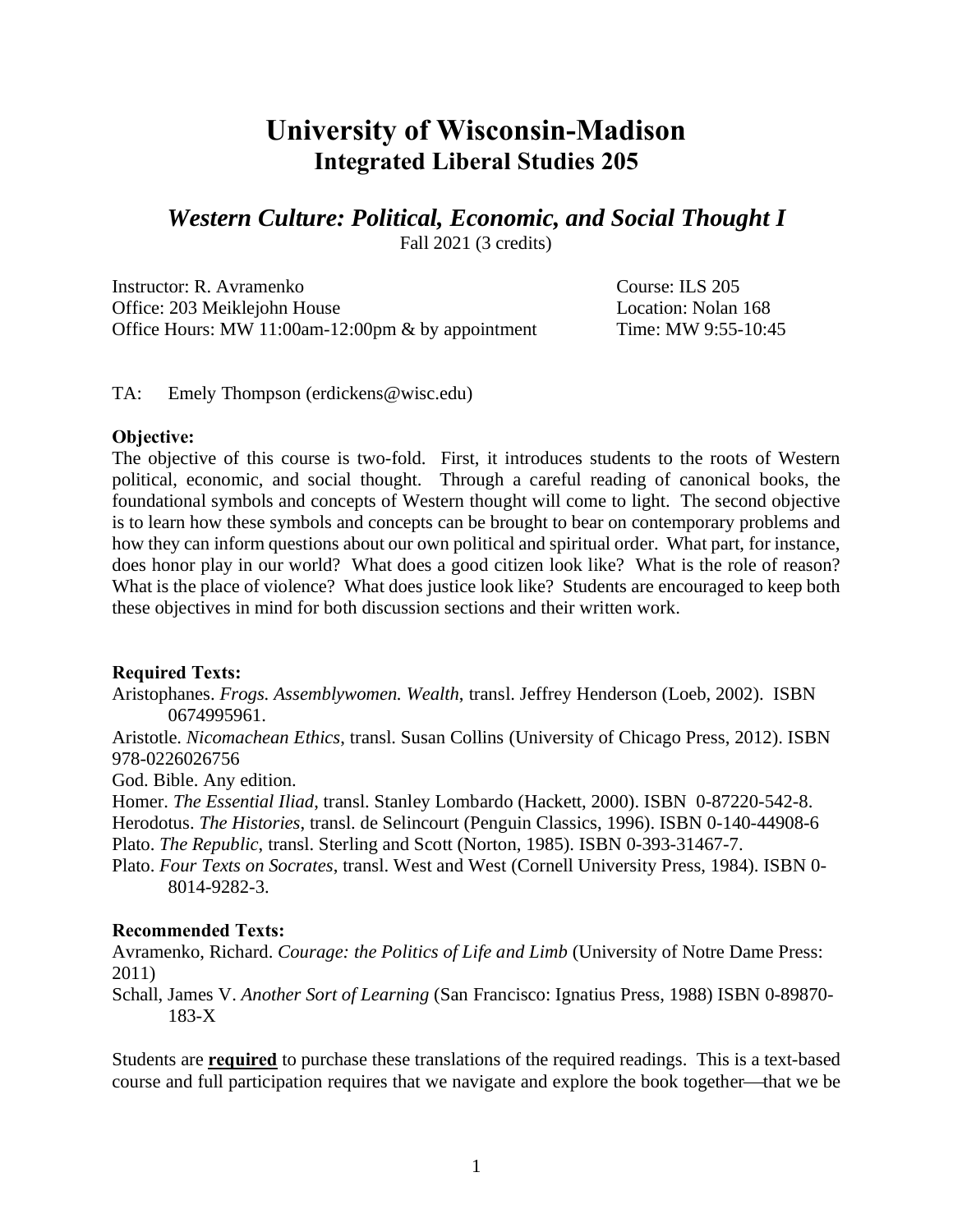on the same page, so to speak. Students must bring the book under consideration both to lecture and discussion sections. Readings not listed here for purchase will be shared in .pdf format.

#### **Requirements:**

| <b>Section Participation:</b> | 10% | Second Midterm: | 20% |
|-------------------------------|-----|-----------------|-----|
| First Midterm:                | 20% | Final Exam:     | 20% |
| Midterm Paper:                | 30% |                 |     |

### **Itinerary: I. Honor and Warrior Citizenship** September 8: Introduction

September 13: The Ancient World and Homer (*Iliad*, Books 1-12) September 15: Honor and Manly Courage in Homer (*Iliad*, Books 13-24) [Movie recommendation: Troy (the one with Brad Pitt)}

September 20: Herodotus and the Spartan 300 (*Histories*, Book vi, sections 94-121; vii, 1-200) September 22: Cowardice and Dishonor (*Histories*, Book vii, 201-239; viii, 83-96; ix, 28-90) [Movie recommendation: 300 (the Frank Miller one)}

September 27: Shame and the Civic Good of Courage (Read: Suzanne Mettler "Bringing the State Back into Civic Engagement: Policy Feedback Effects of the G.I. Bill for World War II Veterans" available on JSTOR through UW Library); William James, "The Moral Equivalent of War" (I will circulate a pdf)

#### **II. Justice and Discursive Citizenship**

September 29: Introduction to Socrates, Plato, the Peloponnesian War, and Athenian Empire (Read: "Melian Dialogue" (pdf))

October 4: Plato, *The Apology* (17a-28b) October 6: Plato, *The Apology* (28b-42a)

#### **October 11: First Midterm (bluebook)**

October 13: Plato, *Crito* (all)

October 18: Aristophanes, *The Frogs* (all) October 20: Aristophanes, *The Assemblywomen* (all)

October 25: Plato, *The Republic*, Book I October 27: Plato, *The Republic*, Book II

November 1: Plato, *The Republic*, Book III, IV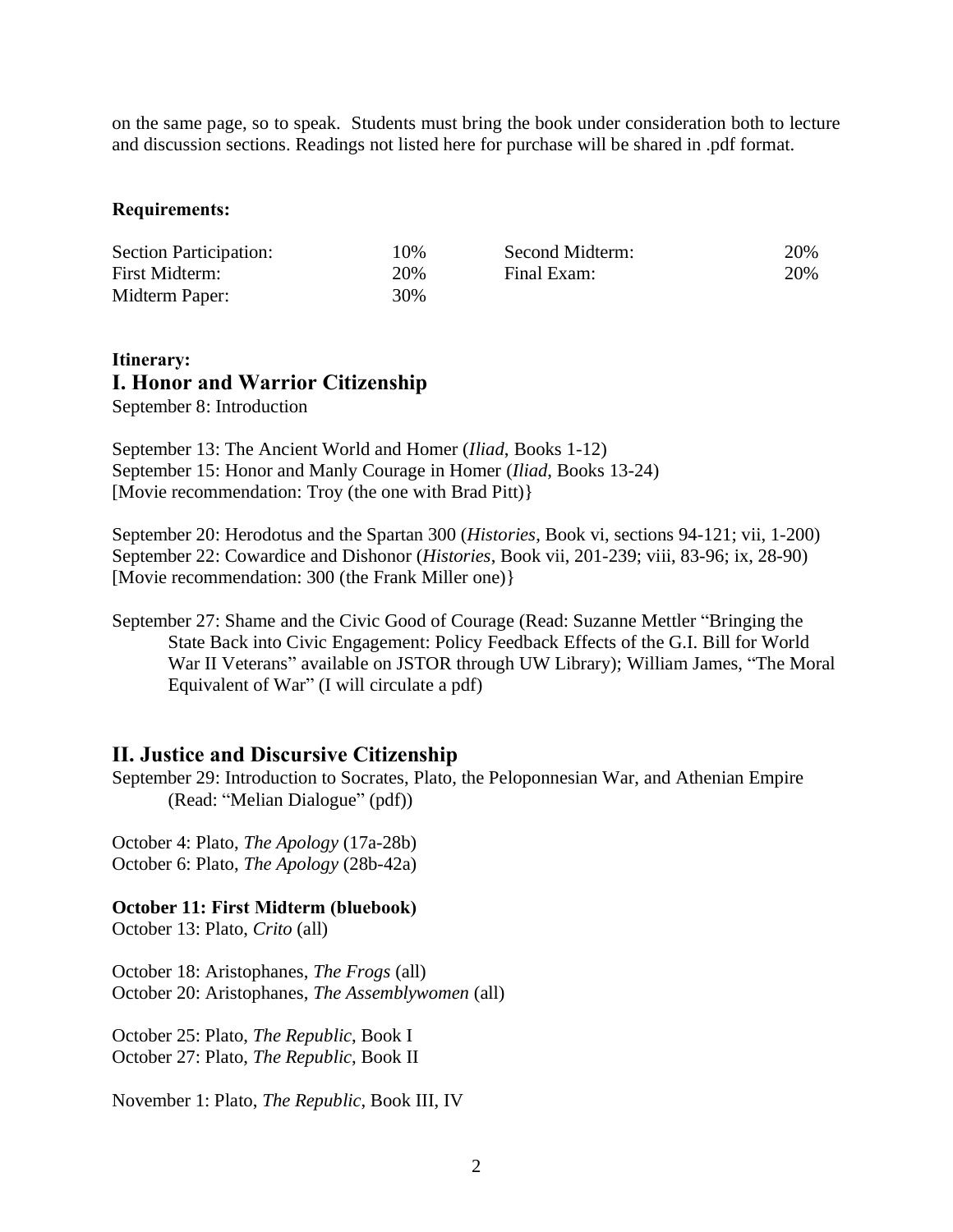November 3: Plato, *The Republic*, Book V

November 8: Plato, *The Republic*, Book VI November 10: Plato, *The Republic*, Book VII

**November 15:** Plato, *The Republic*, Book VIII **(midterm paper due, 1500 words)** November 17: Plato, *The Republic*, Book IX

November 22: Aristotle *Nicomachean Ethics* (Book I, 1-4, 7-9, 13; Book II, 1, 5, 6; Book III, 1,2 5, 6-12; Book IV, 1-9, Book V, 1-4) November 24: Open discussion

**November 25: Thanksgiving.**

November: 29: Aristotle, *Nicomachean Ethics* (Book VI, 1-8; Book VIII, 1-6) **December 1: Second Midterm (blue book)**

## **III. Faith and Universal Citizenship**

December 6: Bible—Genesis: 1-3 (creation and fall), 4 (Cain and Abel + the foundation of civil society/government), 6-9 (Noah, the deluge/judgment, and reestablishment of society), 11:1-9 (Tower of Babel, confusion of languages, scattering of humanity), 17 (Covenant with Abraham). Exodus 3:1-17 (calling of Moses); 19:1-6, 20:1-20 (Ten Commandments). Deuteronomy 29:1-13, 31:1-29 (affirmation of covenant, entry into "Promised Land"). Isaiah 9:1-7 (the messiah as "mighty God," the "government shall be upon his shoulders"), 52:13-15; 53 (suffering servant Messiah), Luke [21:5-36 (the "apocalyptic discourse"), 22-24 (the Passion narrative: Last Supper, Betrayal, Trial, Crucifixion, Resurrection, Ascension) Revelation 19:11-21; 20-21; 22:1-17 (second coming of the Christ, Armageddon, New Jerusalem, the eschaton)

December 8: Augustine and the Philosophy of History (pdf from *City of God*)

December 13: Augustine, *Enchiridion* (.pdf I-XII, XVI-XVIII, XXII-XXIV, XVI, XXX-XVII, XLIII, XLVIII-XLIX, LIII, LXII, LXVII, LXIX-LXXVIII, LXXXI, CVII, CIX, CXIV, CXXI-II)

December 15: Augustine, *Enchiridion,* XLVIII-XLIX, LIII, LXII, LXVII, LXIX-LXXVIII, LXXXI, CVII, CIX, CXIV, CXXI-II)

## **December 18 (Saturday): Final Exam, 5:05pm** – **7:05pm**

## **Course Rules:**

**Laptops:** Laptops are permitted in lecture, but not sections. Internet is not. If you use a laptop in lecture, you must disable your Wi-Fi connection.

**Exams.** The exam days are set. Clear your schedule now. There will be no second sittings and no make-up exams. If you are seriously sick or critically injured and miss an exam, you need to provide evidence (cast, severed limb, sputum sample, etc.) to your TA. If, and only if, an exam